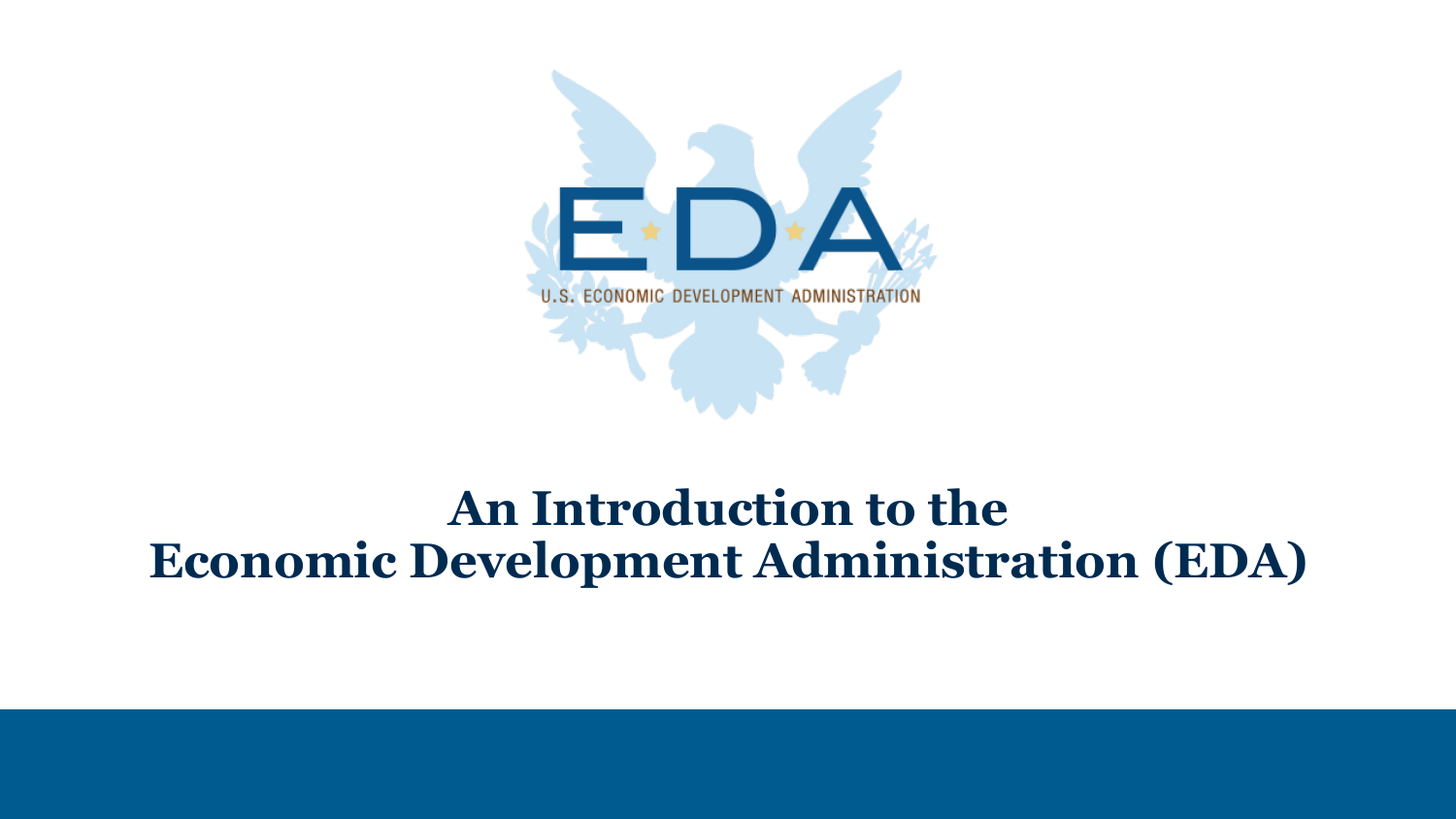## **EDA's Mission**

*To lead the federal economic development agenda by promoting innovation and competitiveness, preparing American regions for growth and success in the worldwide economy.*

- ➢ Increase America's global **ECONOMIC COMPETITIVENESS**
- ➢ Support **COMMUNITY-LED ECONOMIC DEVELOPMENT**
- ➢ Help communities develop **RESILIENT AND AGILE** local economies

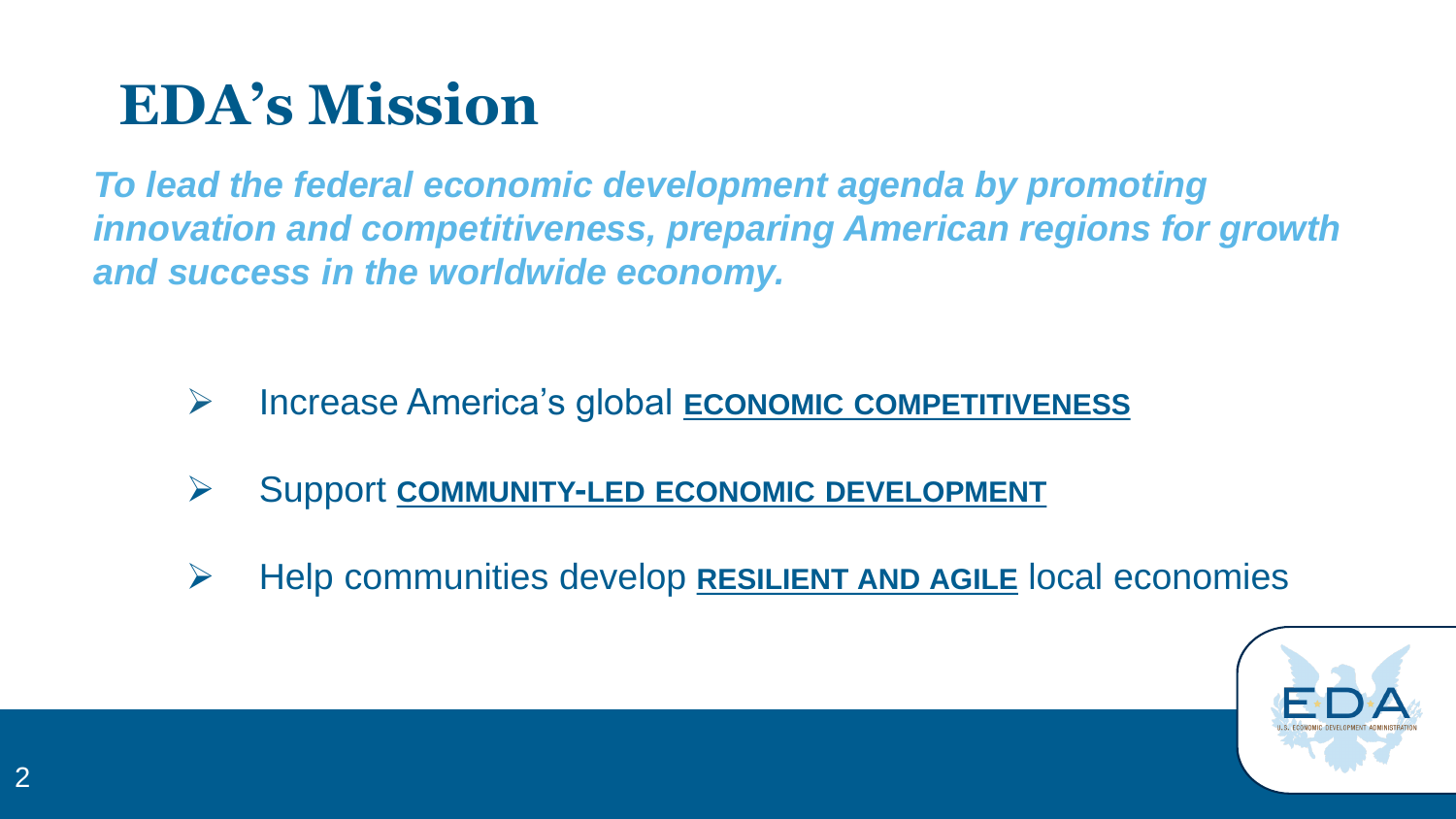### **EDA Supports Local and Regional Economies**

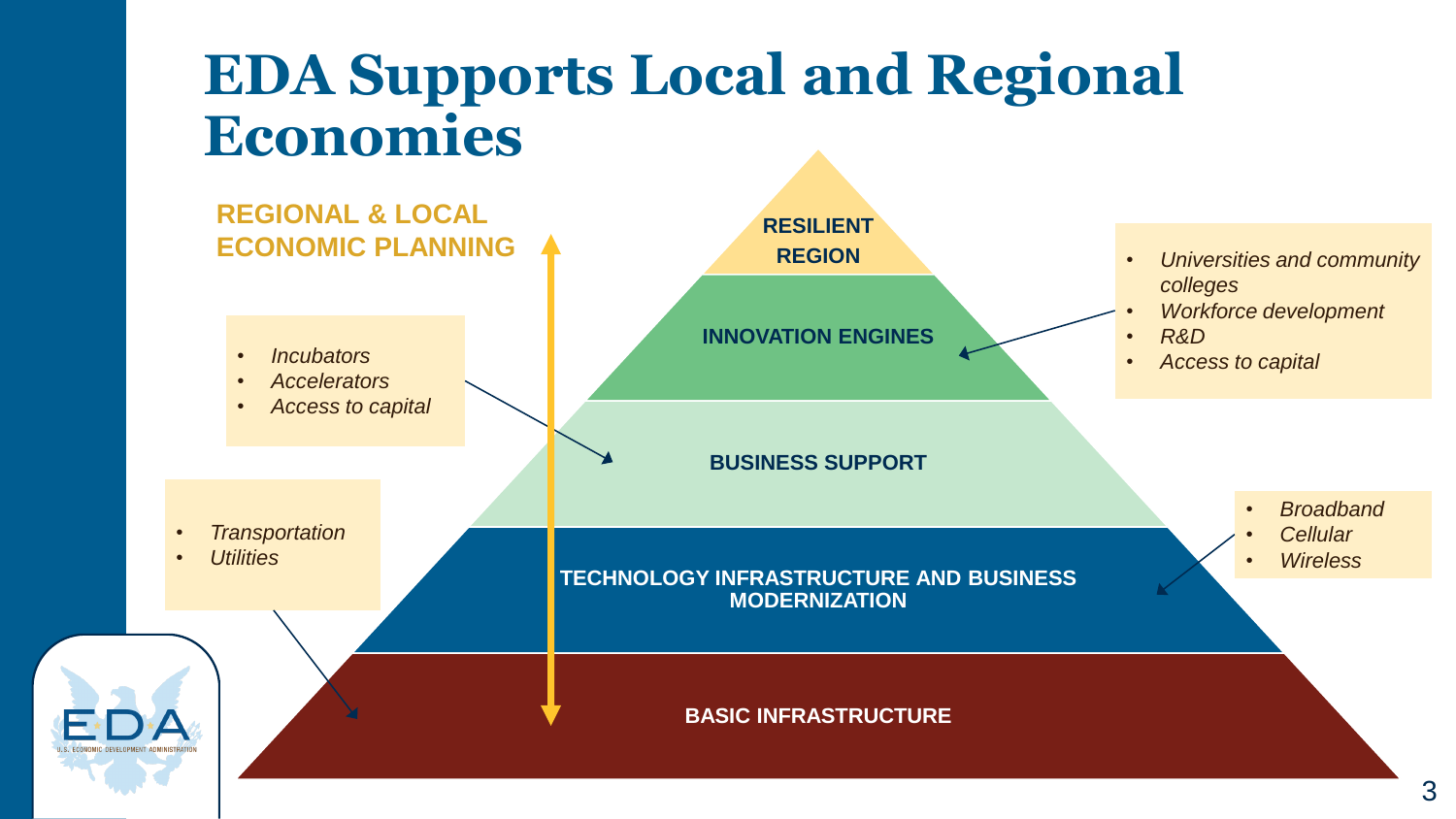## **EDA's Investment Priorities**





**Exports & Foreign Direct Investment**

To learn more about EDA's Investment Priorities, visit: https://eda.gov/about/ [investment-priorities/](https://eda.gov/about/investment-priorities/)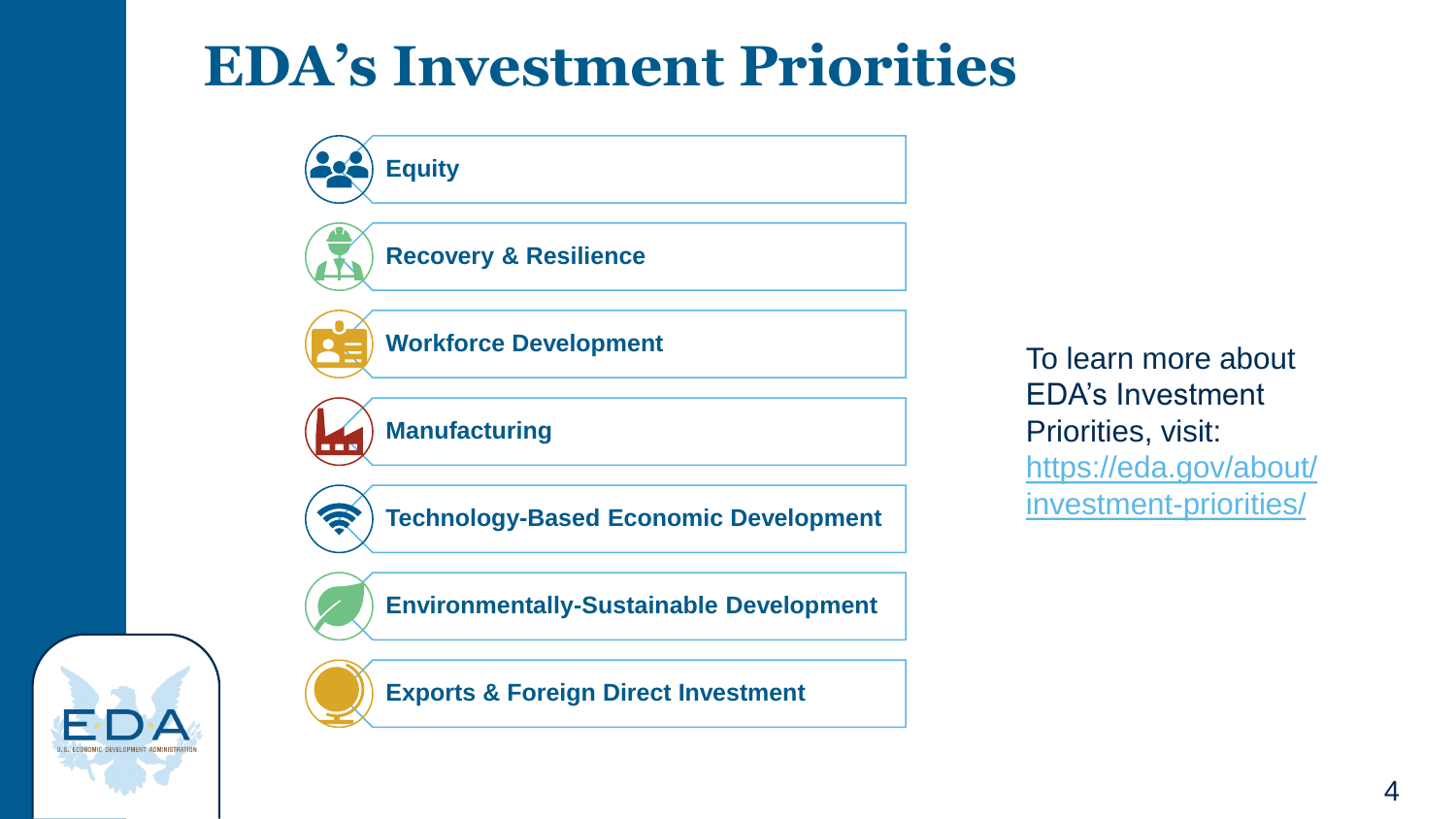## **EDA's Program Portfolio**



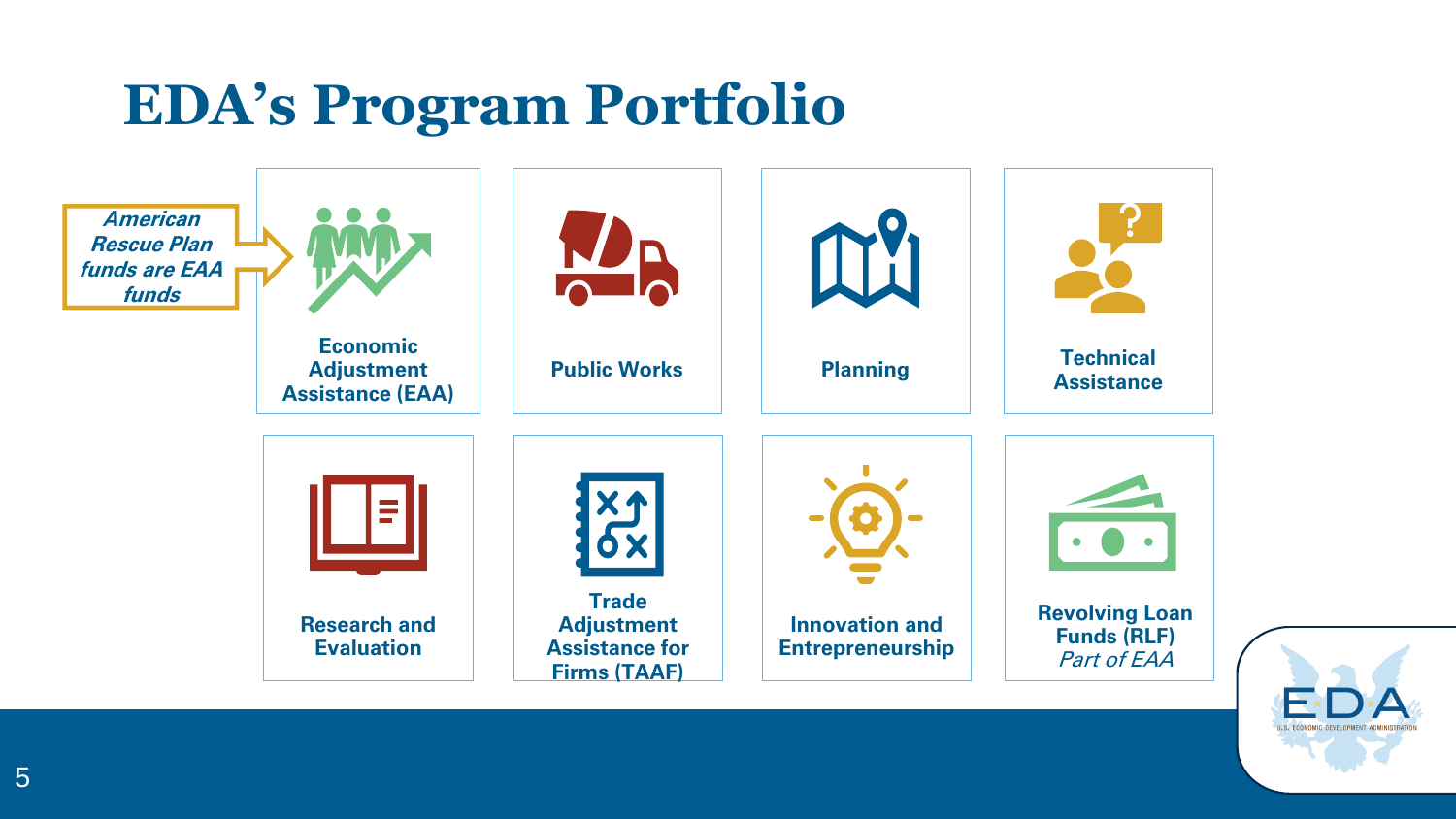# **EDA in Virginia**

### • 11 Economic Development Districts

Accomack-Northampton Planning District Commission Central Shenandoah Planning District Commission Crater Planning District Commission Cumberland Plateau Planning District Commission Lenowisco Planning District Commission Mount Rogers Planning District Commission New River Valley Regional Commission Northern Neck Planning District Commission Roanoke Valley-Alleghany Regional Commission Southside Planning District Commission West Piedmont Planning District Commission

- FY20 total EDA awards of \$28,339,575
- FY21 YTD total EDA awards of \$9,723,564

### • PDC's with Comprehensive Economic Development Strategies

Central Virginia Planning District Commission Commonwealth Regional Council Middle Peninsula Planning District Commission Northern Shenandoah Valley Regional Commission

#### **University Center** Virginia Tech

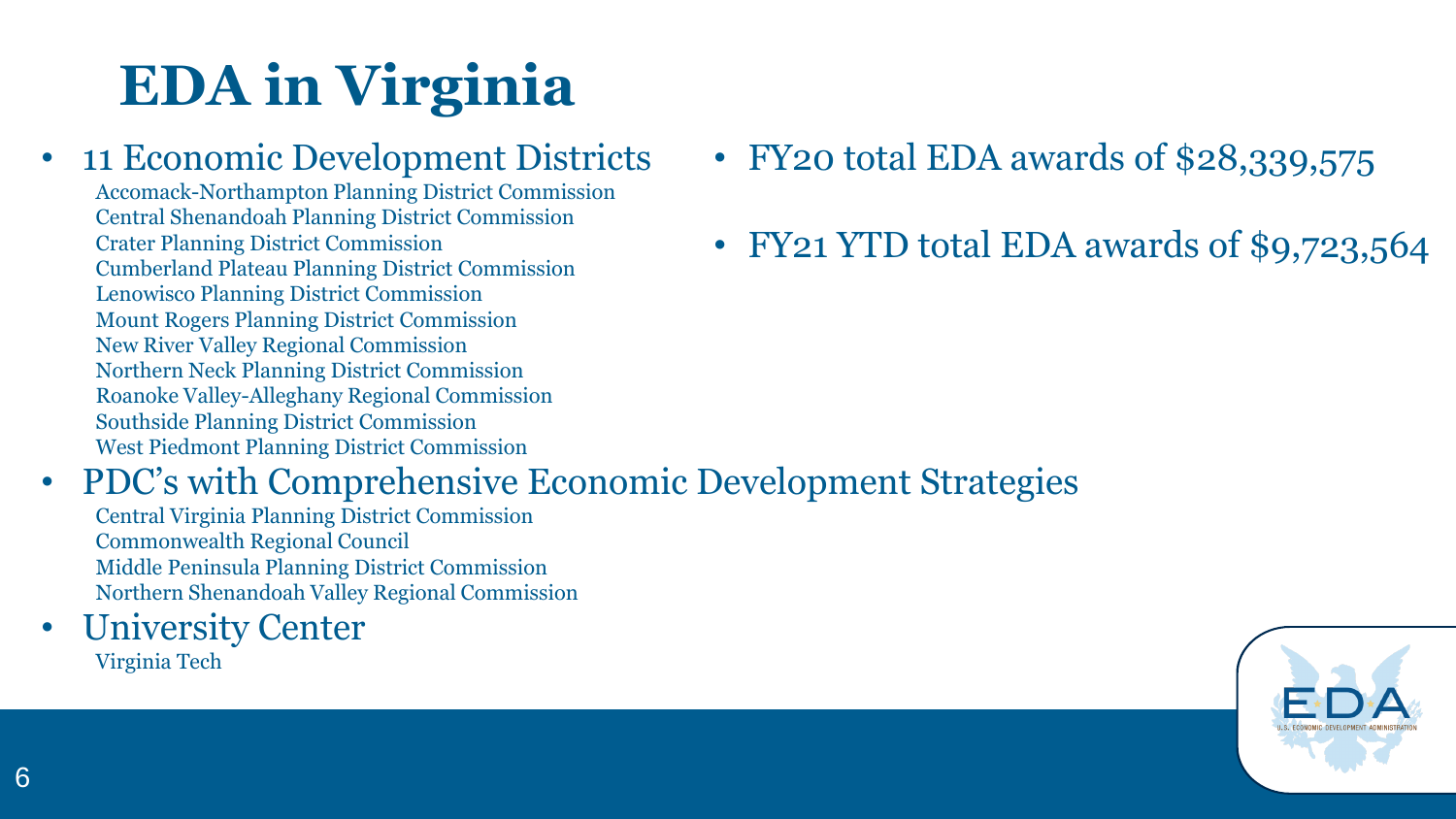# **Recent EDA Investments in Virginia**

#### • **BREAKS REGIONAL AIRPORT AUTHORITY**

This \$120,000 investment will allow Breaks Regional Airport Authority to conduct a preliminary engineering and design feasibility study for the extension of utilities to the airport and adjacent commercial property.

#### • **PATRICK HENRY COMMUNITY COLLEGE**

This \$458,296 investment will assist with the purchase of fixed equipment and supplies to expand a highly skilled pipeline in the welding field.

#### • **INSTITUTE FOR ADVANCED LEARNING AND RESEARCH**

This \$2,546,760 investment will assist with the purchase of equipment to be used in the Industry 4.0 Integration and Training Initiative Lab at the new Center for Manufacturing Advancement.

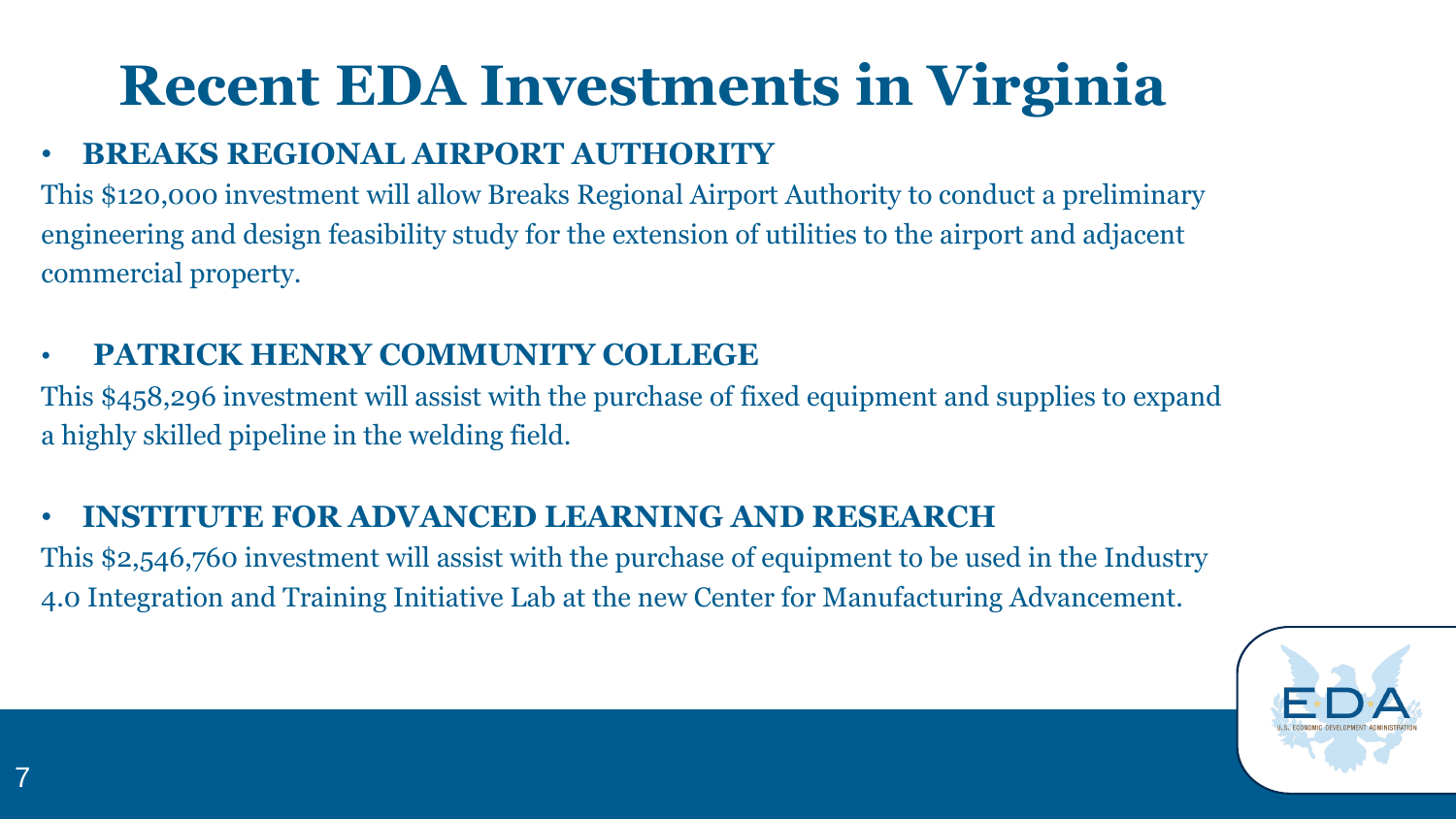# **Recent EDA Investments in Virginia**

#### • **TOWN OF PULASKI**

This \$1,250,000 investment will assist with upgrading the town's wastewater treatment facility as well as construction of one pump station, supporting the expansion of the town's largest employer.

#### • **SHENANDOAH REGIONAL AIRPORT**

This \$2,060,000 investment will support the construction of two hangars and office space to accommodate the increased demand for airport hangar and maintenance space, as well as pilot and maintenance technician training.

#### • **LENOWISCO PLANNING DISTRICT COMMISSION**

This \$150,000 investment will allow the Region 11 EDD to conduct a feasibility study to include location vetting and planning for the Southwest Virginia Energy Park, allowing for the development of a new energy sector in the region.

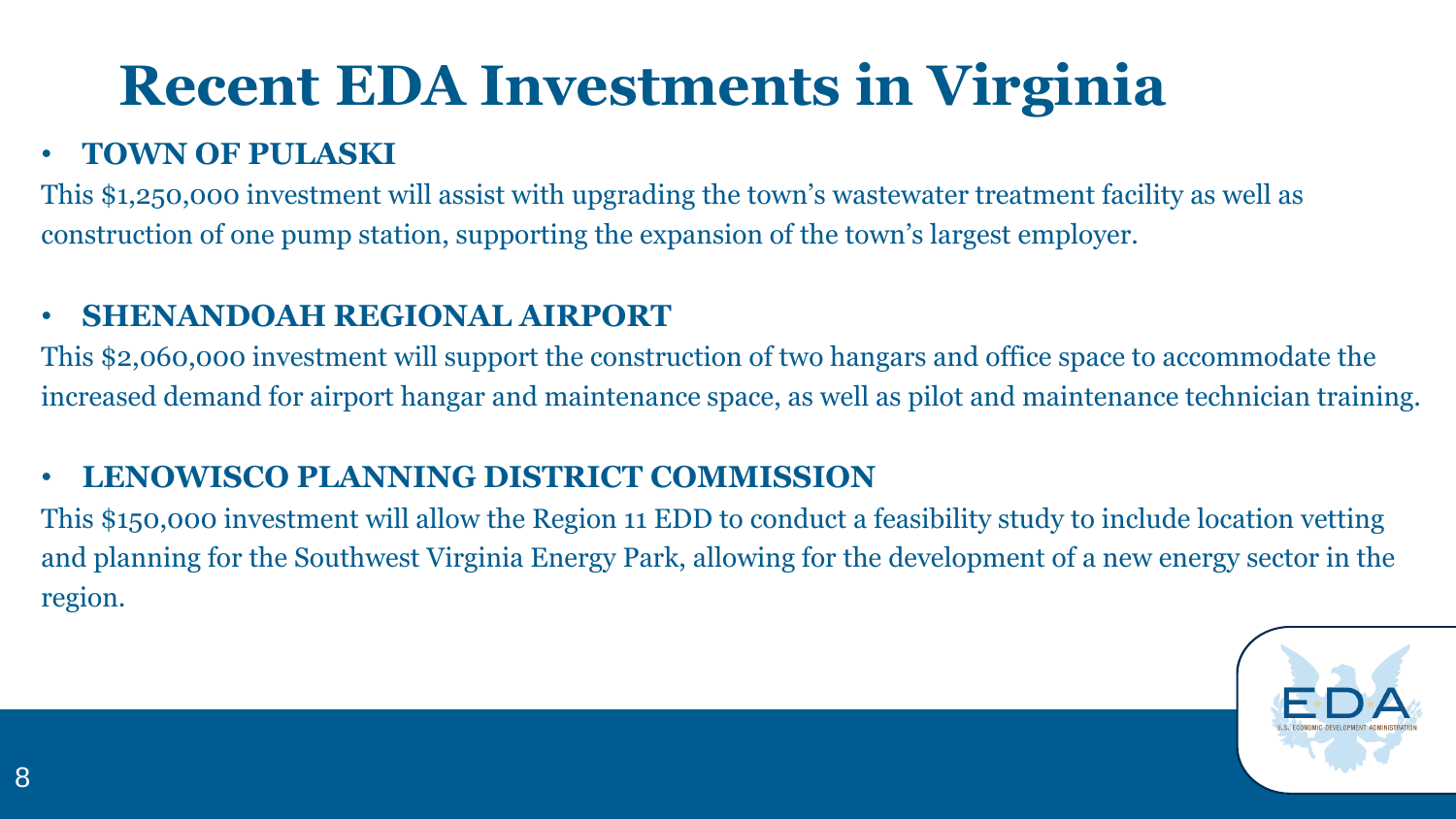### **CARES Act EDA Investments in Virginia**

#### • **ECONOMIC DEVELOPMENT DISTRICT GRANTS**

These \$400,000 noncompetitive grants will enable Virginia's EDDs to draft or update disaster recovery and resiliency plans, fund a regional disaster economic recovery coordinator, provide technical assistance in their region, and fund capacity support for their organization.

#### • **MID-ATLANTIC BROADBAND**

This \$800,000 investment will provide engineering and design of a new 206-mile route of middlemile, open access fiber infrastructure spanning 14 counties.

#### • **CITY OF MARTINSVILLE**

This \$3,000,000 investment will assist with the replacement of 5,700 LF deteriorated sewer that serves six opportunity zones.

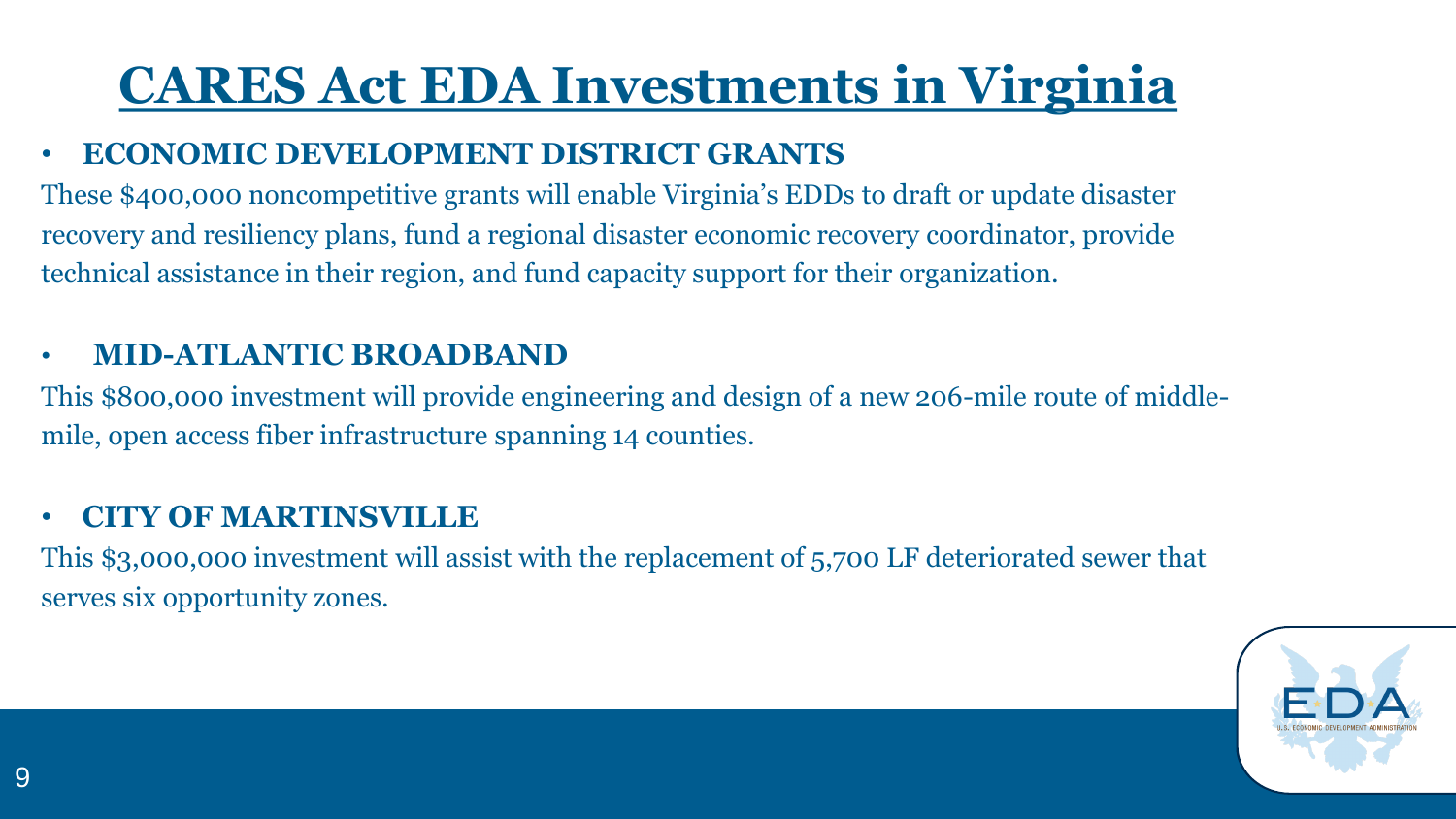## **CARES Act EDA Investments in Virginia**

#### • **VIRGINIA ECONOMIC DEVELOPMENT PARTNERSHIP**

This \$960,000 investment assists with a study supporting state and regional economic developers' efforts to identify opportunities to support existing businesses expand critical operations and attract businesses that seek to update their supply chains in the post-COVID economy.

#### • **ALLEGHANY COUNTY**

This \$1,100,000 investment will support trail related tourism impacted by COVID by completing Phase 5 of the Jackson River Scenic Trail consisting of 1.6 miles of trail and a 1.33 acre trailhead.

#### • **REVOLVING LOAN FUNDS**

This \$13,175,920 investment provided to current EDA RLF's noncompetitively will support small businesses most impacted by COVID pandemic by assisting with long-term, fixed rate, lowinterest working capital funds.

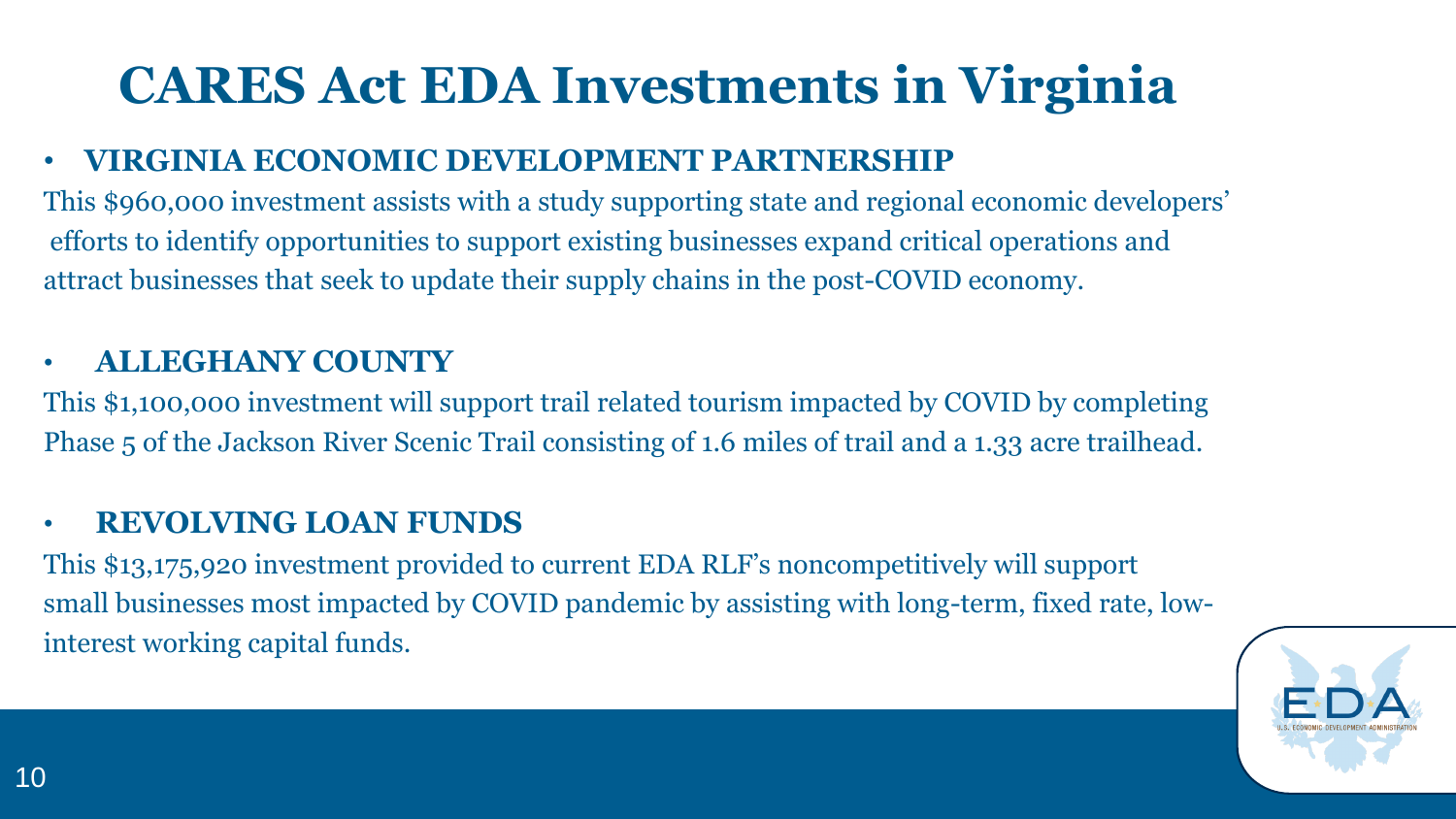# **EDA FY22 Funding Approximations**

- Public Works \$26,000,000
- Economic Adjustment Assistance \$6,000,000
- Technical Assistance (includes University Center)- \$1,700,000
- Planning \$6,000,000
- Assistance to Coal Communities \$12,000,000
- Nuclear Closure \$11,000,000+

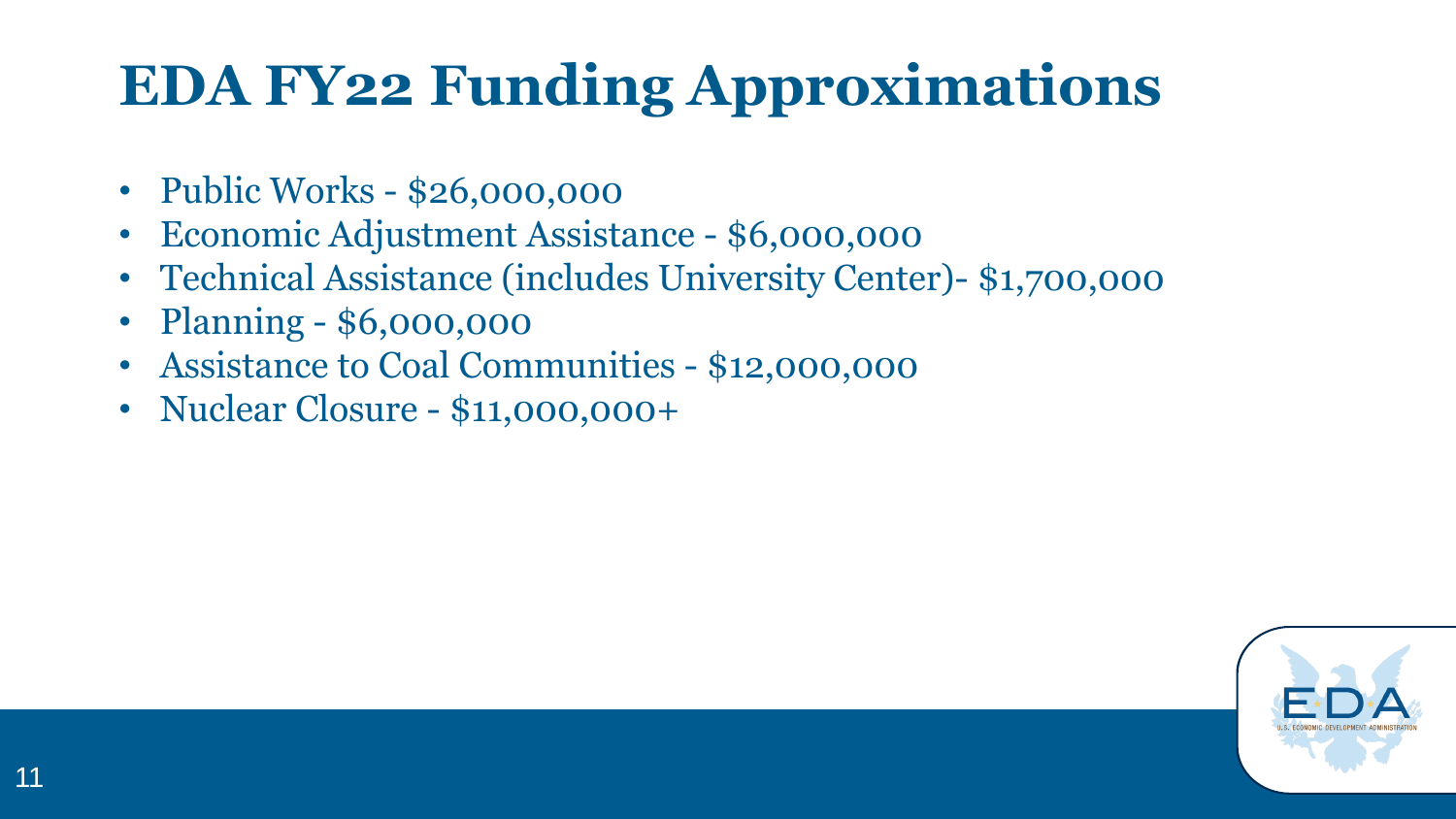

## **EDA's American Rescue Plan Grant Programs**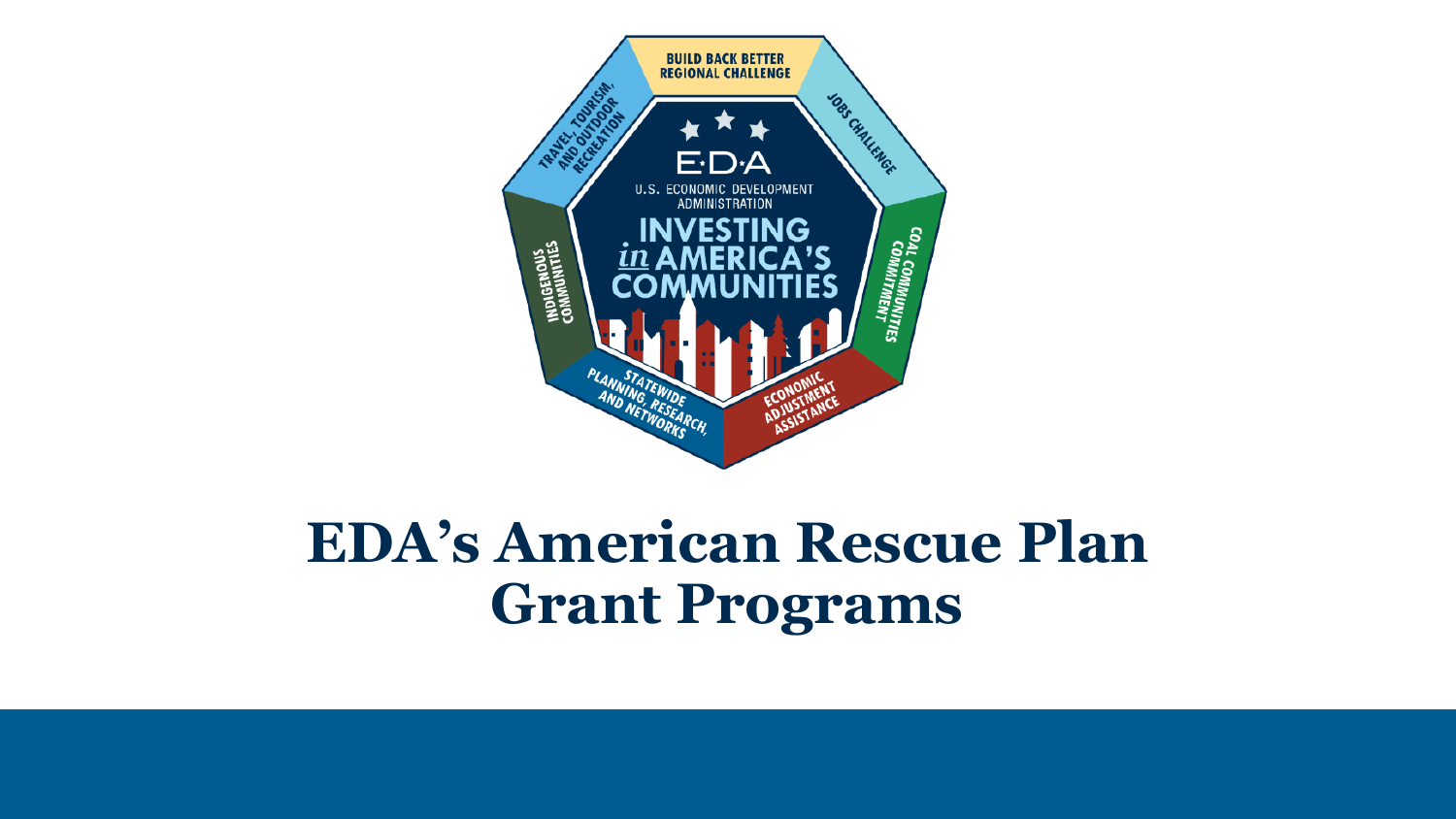### **\$3 billion in American Rescue Act funding to Invest in America's Communities**

This **historic investment** will support bottom-up, economic development focused on advancing equity, creating good-paying jobs, helping workers to develop in-demand skills, building economic resilience, and accelerating the economic recovery for the industries and communities hit hardest by the coronavirus pandemic.

EDA investments made under the American Rescue Plan will support the Biden-Harris Administration's commitment not just to build the American economy back to where it was before the pandemic, but to **build back better and stronger**.

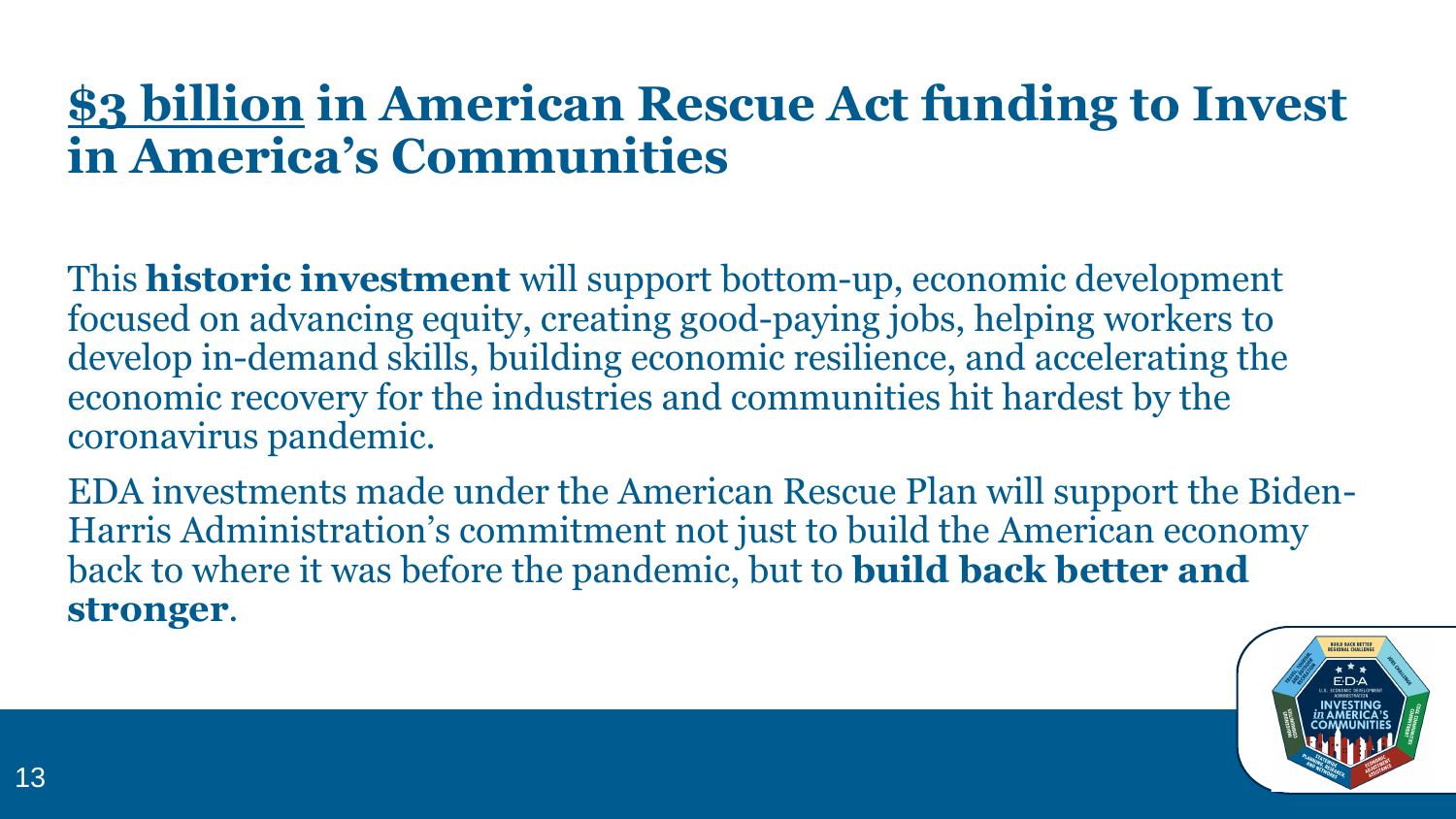# **Funding Commitments**



### **EDA's \$300 million** *Coal Communities Commitment* will ensure support for coal communities as they recover from the pandemic and create new jobs and opportunities.



### **25% of the \$3B American Rescue Plan funds** are dedicated to communities that suffered economic injury as a result of job

and GDP losses in the travel, tourism, or outdoor recreation sectors.

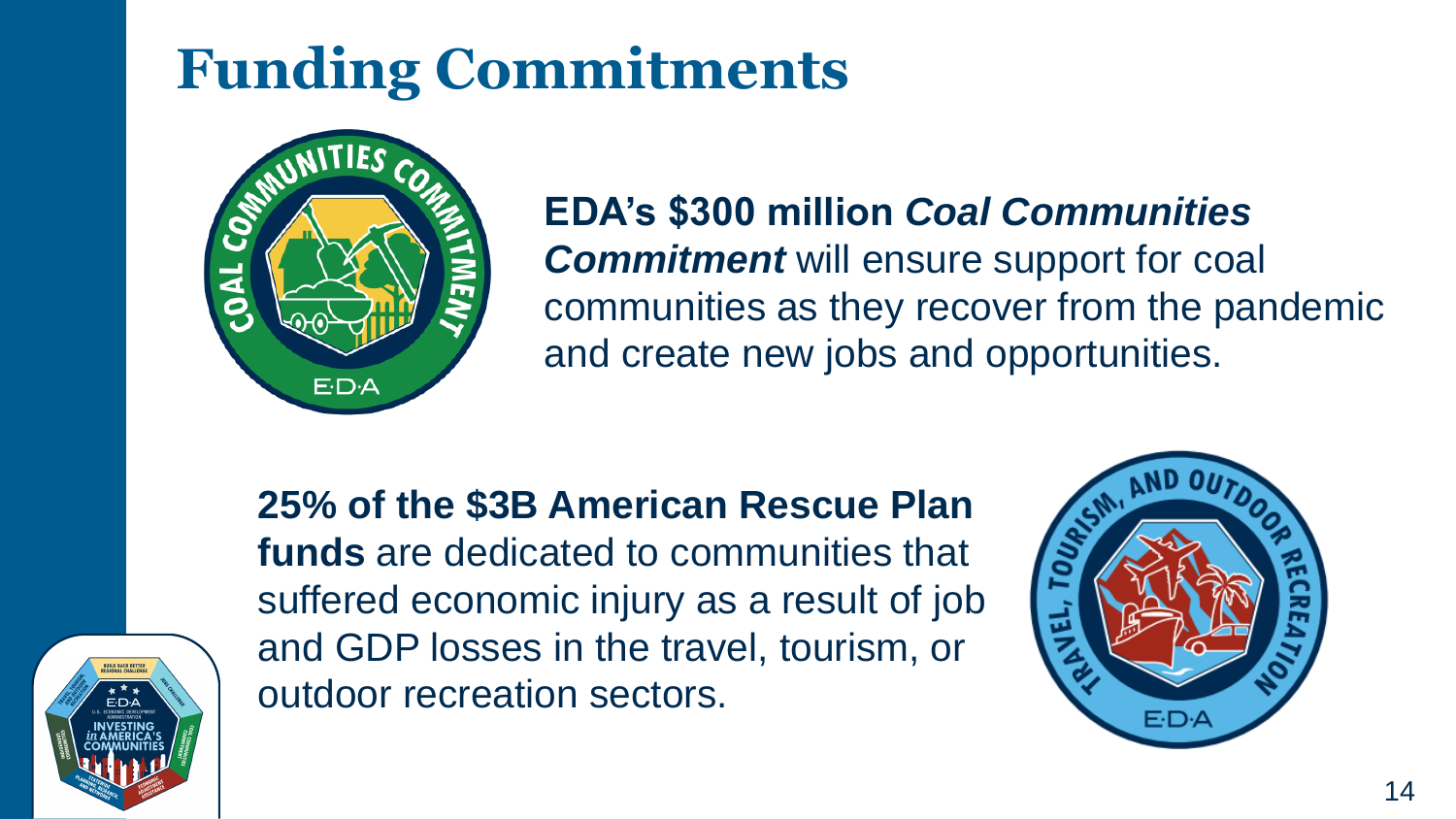|                | <b>NOFOS</b>                                                 |               | <b>Description</b>                                                                                                                                                                                         |                                        |                                                         | <b>Total American Rescue Plan funding: \$3B</b>                                       |        |
|----------------|--------------------------------------------------------------|---------------|------------------------------------------------------------------------------------------------------------------------------------------------------------------------------------------------------------|----------------------------------------|---------------------------------------------------------|---------------------------------------------------------------------------------------|--------|
|                | <b>Statewide Planning,</b><br>Research, &<br><b>Networks</b> | \$90M         | Invest in economic plans, research to assess the effectiveness of EDA's programs,<br>and support for stakeholder communities around key EDA initiatives                                                    |                                        |                                                         |                                                                                       |        |
| 2 <sup>2</sup> | <b>Build Back Better</b><br><b>Regional Challenge</b>        | <b>\$1B</b>   | Transform 20-30 economically distressed regions through substantial investment through<br>groups of 3-8 projects, totaling ~\$25-75M per region; open to proposals up to \$100M                            |                                        |                                                         |                                                                                       |        |
| $\mathbf{3}$   | Travel, Tourism, &<br><b>Outdoor Recreation</b>              | <b>\$750M</b> | \$100M<br>Accelerate communities impacted by COVID-related travel and tourism decline<br>through state grants (\$510M) and competitive grants (\$240M)                                                     |                                        |                                                         |                                                                                       |        |
|                | <b>Economic</b><br><b>Adjustment</b><br><b>Assistance</b>    | \$500M        |                                                                                                                                                                                                            |                                        | through competitive grants available to every community | Invest in infrastructure, technical assistance, planning, and revolving loan programs | \$200M |
|                | <b>Indigenous</b><br><b>Communities</b>                      | \$100M        | Additional Economic Adjustment Assistance funds to specifically support Indigenous<br>communities                                                                                                          |                                        |                                                         |                                                                                       |        |
|                | <b>Good Jobs</b><br><b>Challenge</b>                         | \$500M        | Establish or strengthen regional systems to train workers with in-demand skills<br>through employer-driven training, supporting participants with wrap-around<br>services and employer commitments to hire |                                        |                                                         |                                                                                       |        |
|                |                                                              |               |                                                                                                                                                                                                            | \$300M Coal Communities Commitment     |                                                         |                                                                                       |        |
| 15             |                                                              |               |                                                                                                                                                                                                            | Visit our website for more information |                                                         |                                                                                       |        |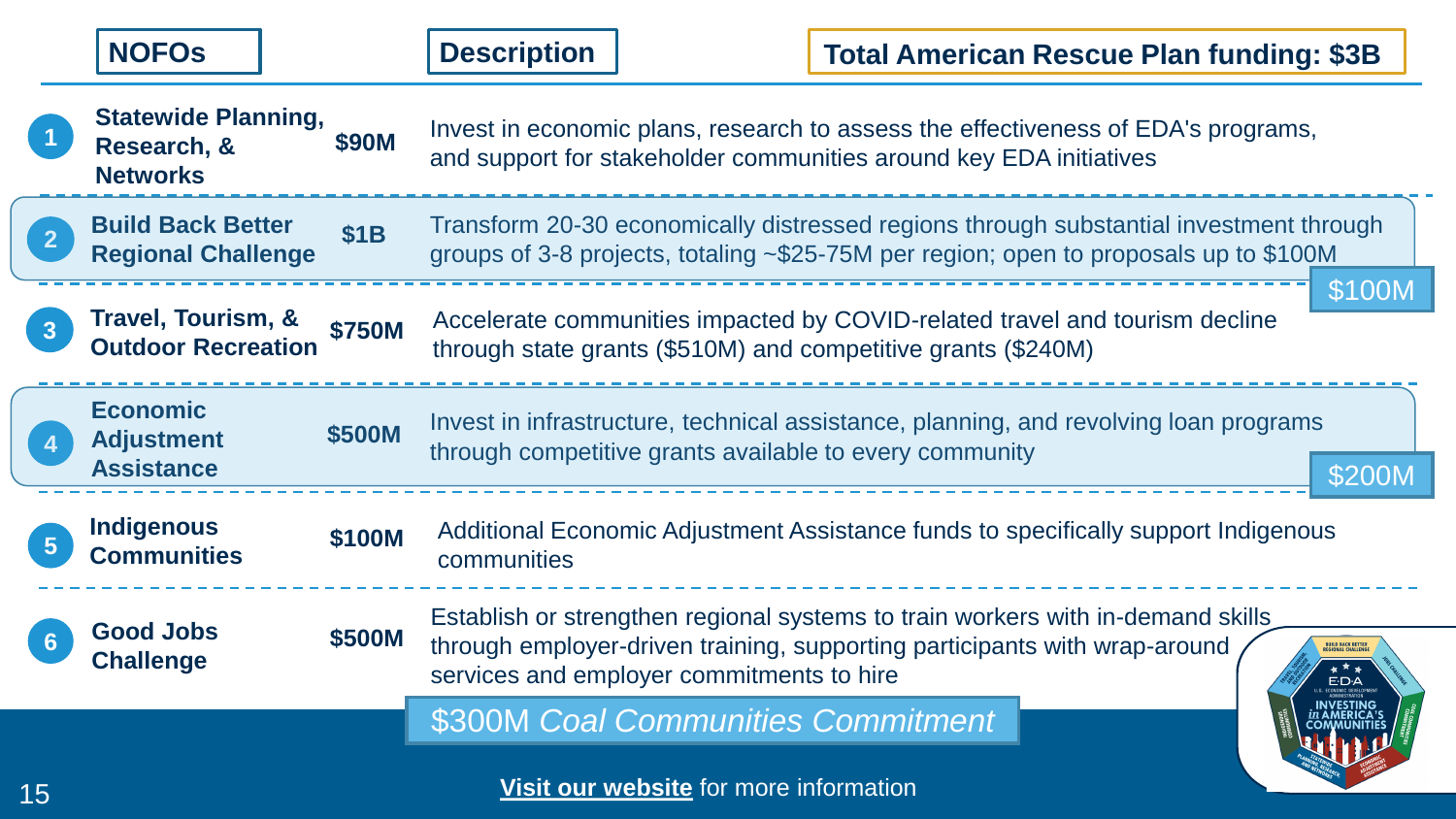# **Next Steps to Apply**

- 1. Read the **Notice of Funding Opportunity (NOFO)** and Eligibility Requirements for each program:<https://eda.gov/funding-opportunities/>
- 2. Find your **Economic Development District** for planning support and technical assistance:<https://eda.gov/resources/directory/>
- 3. Connect with your state's **Economic Development Representative** with questions:<https://eda.gov/contact>



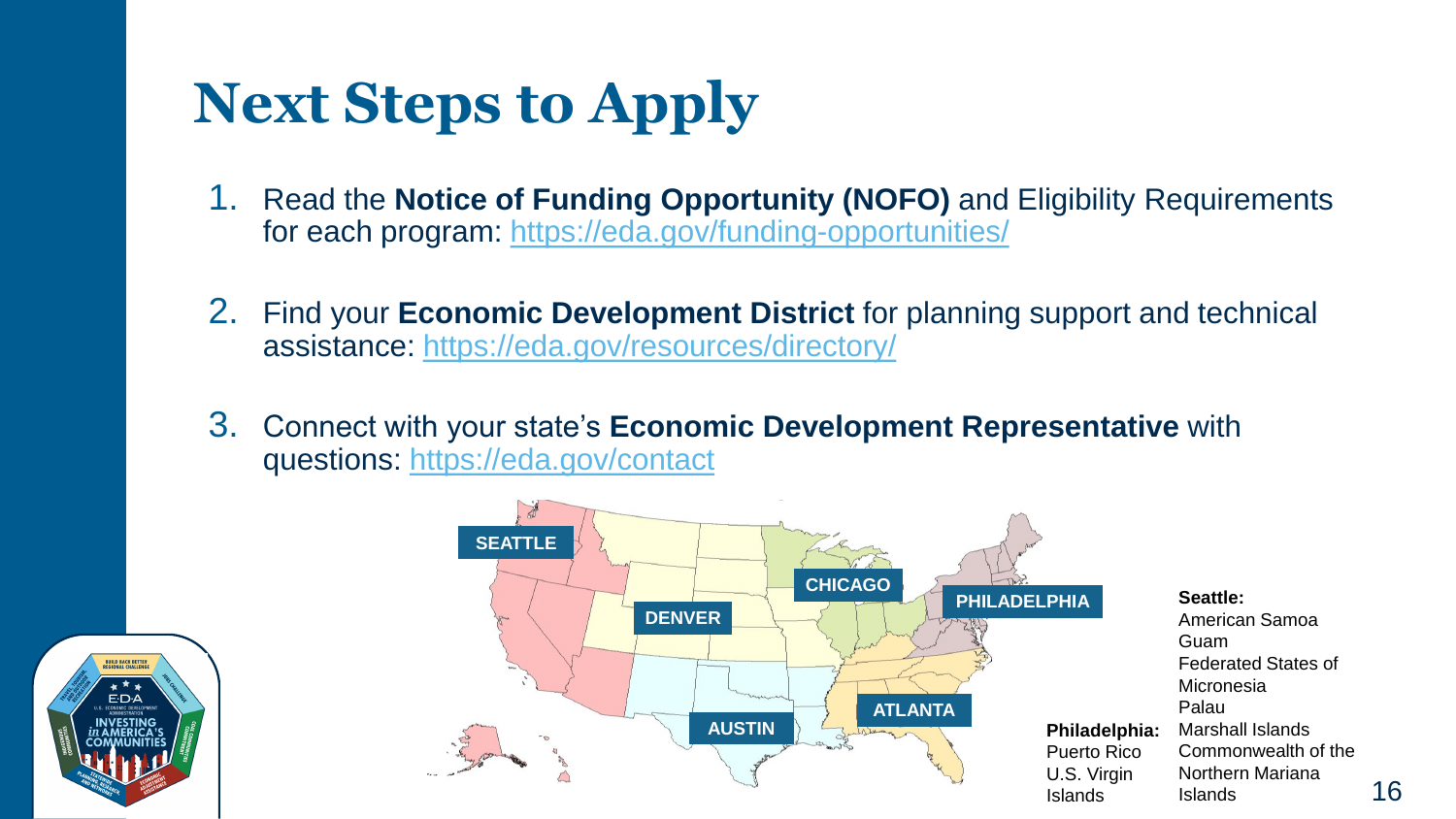### **Resources**

### **Visit our website for resources: [www.eda.gov/arpa](https://eda.gov/arpa/)**

- **One-page overviews**
- **NOFO webinars**
- **FAQs**
- **Applicant support tools**